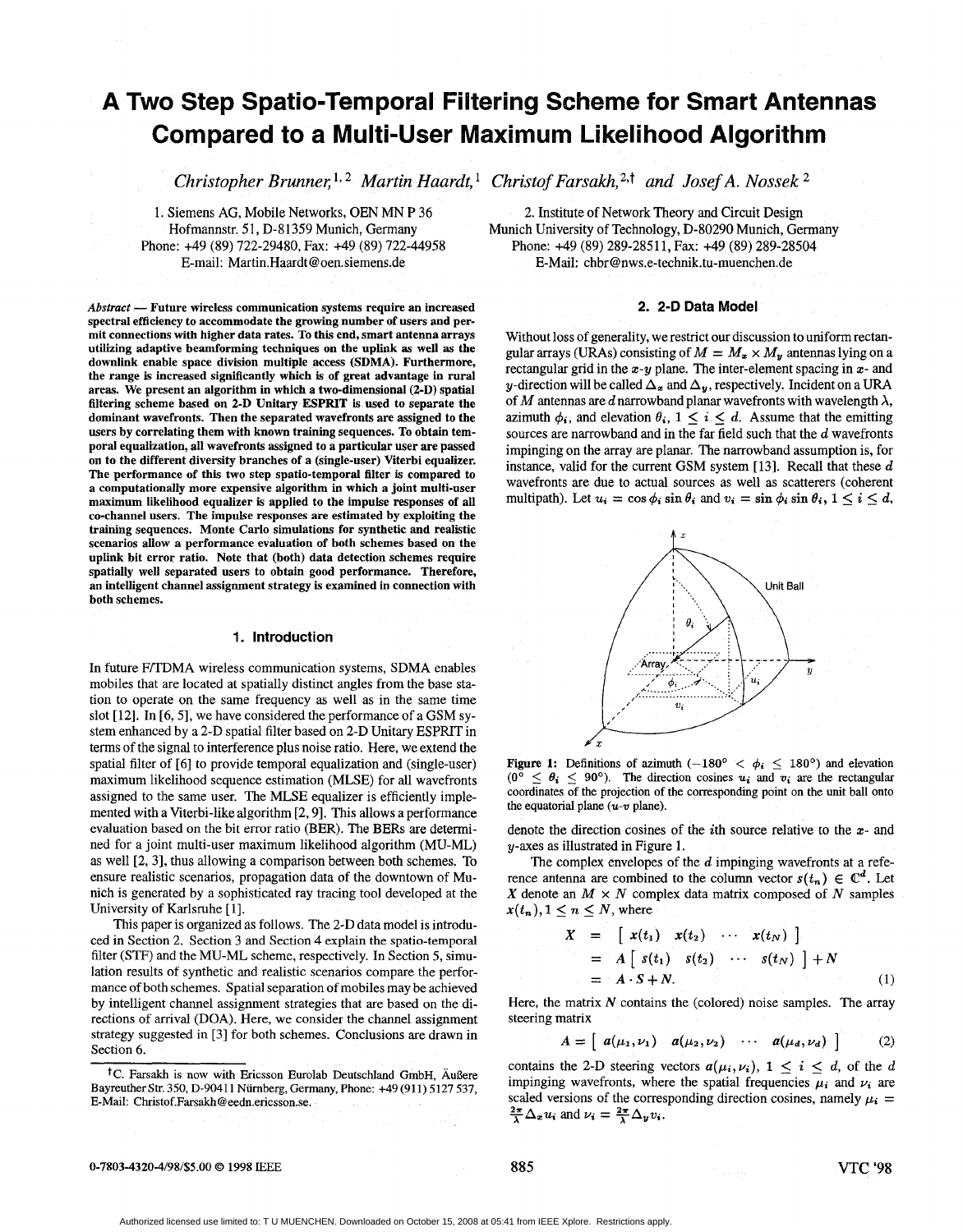#### **3. Two Step Spatio-Temporal Filter**

# **3.1. 2-D Spatial Filter**

The directional channel parameters such as azimuth and elevation of the  $d' < d$  dominant wavefronts are estimated based on the knowlegde of the array. **2-D** Unitary ESPRIT represents an efficient way to estimate the spatial frequencies  $\mu_i$  and  $\nu_i$  from the noise-corrupted data matrix *X* in (1) and automatically achieves their correct pairing *[5].*  Notice that the  $M$  antennas are not required to be omnidirectional as long as all of them have identical (possibly angle dependent) characteristics.

Wavefronts of very similar delay originating from the same source are highly correlated or even coherent due to multipath propagation. However, more than two equally delayed wavefronts do not occur in most multipath scenarios. **2-D** Unitary ESPRIT inherently includes forward-backward averaging, i.e., is applicable if no more than two highly correlated wavefronts impinge at the array **[Sj.'** The **2-D**  steering vectors  $a(\mu_i, \nu_i)$  and an appropriate array steering matrix A are constructed based on the estimated spatial frequency pairs  $[\mu_i, \nu_i]$ ,  $1 \leq i \leq d'$ , cf. (2). Then we calculate the linear minimum variance unbiased estimate of **S** by choosing the weighted least squares or Gauss-Markov estimate

$$
W = (A^H R_{nn}^{-1} A)^{-1} A^H \cdot R_{nn}^{-1}
$$
  
\n
$$
S = W \cdot X \in \mathbb{C}^{d' \times N},
$$
\n(3)

where  $R_{nn}$  denotes the estimated noise covariance matrix. Unitary ES-PRIT is easily adapted to take colored noise into account as explained in **[7].** 

#### **3.2. Temporal Equalization**

Once the dominant wavefronts have been separated with respect to their distinct **2-D** arrival angles, the correlation coefficients between vectors containing time-shifted versions of the transmitted training sequences and vectors containing the temporal samples of the estimated wavefronts (at the output of the **2-D** spatial filter) are calculated.

To determine the corresponding timing offsets, several versions of each training sequence are used. The sampling points of subsequent versions of the same training sequence are delayed by  $T_b/V$  with respect to one another ( $V = 16$  was used in the simulations), where  $T<sub>b</sub>$  denotes the bit duration.<sup>2</sup> Thus, the correlation coefficients depend on the user, on the wavefront, and on the delay. The magnitude of these correlation coefficients is employed to associate the estimated wavefronts with the users. Hereby, each user is associated with at least one wavefront by choosing the wavefront with the largest correlation coefficient for the corresponiding user as explained in *[6].* Further wavefronts are assigned according to the comparison of the magnitude of their correlation coefficienis.

Notice that the separated wavefronts are influenced by noise and interference. If noise and interference arrive approximately uniformly from all directions, the power of this influence, e.g., the noise amplification, depends only on the corresponding beam pattern. In most cases, the correlation between these disturbances is small. Therefore, the performance of the equalizer is improved if the noise amplification of all wavefronts assigned to a user is equal. Recall that each beam pattern is determined by the corresponding row  $w_i^H$  of W in (3). Hence, the power of the noise (and interference) amplification of the ith wavefront equals  $w_i^H \cdot w_i$ . To achieve equal noise amplification, the wavefronts are, therefore, weighted according to

$$
S' = \left(\text{diag}\{\sqrt{w_i^H \cdot w_i}\}_{i=1}^{d'}\right)^{-1} \cdot \widehat{S}, \text{ where } W = \begin{bmatrix} w_1^H \\ w_2^H \\ \vdots \\ w_d^H \end{bmatrix}.
$$

Next the wavefronts (per user) are fed into several diversity branches of the subsequent temporal equalizer where they are applied to a Viterbilike algorithm **[2,9].** 

## **4. Multi-User Maxiinum-Likelihood Algorithm**

Let us give a brief overview of the MU-ML scheme. The envelopes of the signals of the *K* users are denoted as  $u_k(t)$ . Sampling the envelopes  $u_k(t)$  at the symbol rate  $1/T$  over the duration of one GSM burst yields the complex valued sequences  $u_{k,l}$ ,  $1 \leq l \leq L$ . The GSM burst is sampled  $L$  times. Considering a limited channel memory  $C$ , the time delays  $\tau$  of the multipath signals are approximated by discrete delays  $\tau_{\min} + (c - 1)T$ ,  $1 \leq c \leq C$ . The signal originating from user *k* and received at antenna *m* may then be expressed as

$$
x_{m,l} = \sum_{k=1}^{K} \sum_{c=1}^{C} h_{k,m,c} u_{k,l+1-c} \quad \forall \quad 1 \le l \le L,
$$
 (4)

where  $h_{k,m}^T = [h_{k,m,1} \dots h_{k,m,C}]$  denotes the sampled channel impulse response corresponding to the channel between the user *k* and the antenna *m.* With **(4),** the impulse responses of all co-channel users at all antennas are estimated by exploiting the training sequences **[2]**  which are part of  $u_{k,l}$ . With the knowledge of the data matrix X and the estimated impulse responses  $h_{k,m}^T$ , temporal equalization and multiuser MLSE estimation are perfiormed, which may be implemented with a Viterbi-like algorithm **[2,9].** 

A significant part of the computational complexity is caused by equalization which is similar for both schemes if only one user accomodates an F/TDMA slot. Since the MU-ML scheme equalizes all users jointly, the computational complexity increases exponentially with each user **[2]** 

$$
N_{\min} = M(K_j C + 1)2^{(K_j C + 1)}.
$$

Here,  $N_{\text{min}}$  denotes the minimum number of floating point operations and *Kj* denotes the number of users which are equalized jointly. The GSM system was designed for propagation conditions which require  $C = 5$ . Therefore, more than two users cannot be equalized jointly due to hardware limits  $(K_j = K)$ . For comparison, the computational complexity of the STF  $(K_i = 1)$  increases only linearly with the number of users K.

## **5. Simulation Results**

To illustrate and explain the differences in performance due to the different underlying models of both schemes, we begin with simulation results for a scenario in which one wavefront is assigned to one user and, therefore, no angular spread and no fading occur. Next we choose more complex scenarios until we arrive at realistic scenarios in which many wavefronts with different delays are assigned to several cochannel users, thus producing (fast) fading effects, interference, and angular spread. Finally the channel assignment strategy is examined for both schemes **[3].** 

The simulation results to follow were realized at the link level. We look at one cell only and emulate neighboring cells by adding additive

 $1$ More than two highly correlated wavefronts (per user) could be decorrelated by using spatial smoothing [5] as a preprocessing step at the cost of a reduced antenna aperture, i.e., more samples would be necessary to reach the same estimation accuracy. Furthermore, the maximum number of wavefronts the simulations presented in Section 5. **which can be estimated is reduced Note that spatial** smoothing **is** not used in

<sup>&</sup>lt;sup>2</sup>This provides an efficient alternative to correlation based synchronization techniques that require oversampling of the received signals **as,** for instance, discussed in [4]. Here, we only sample once per symbol.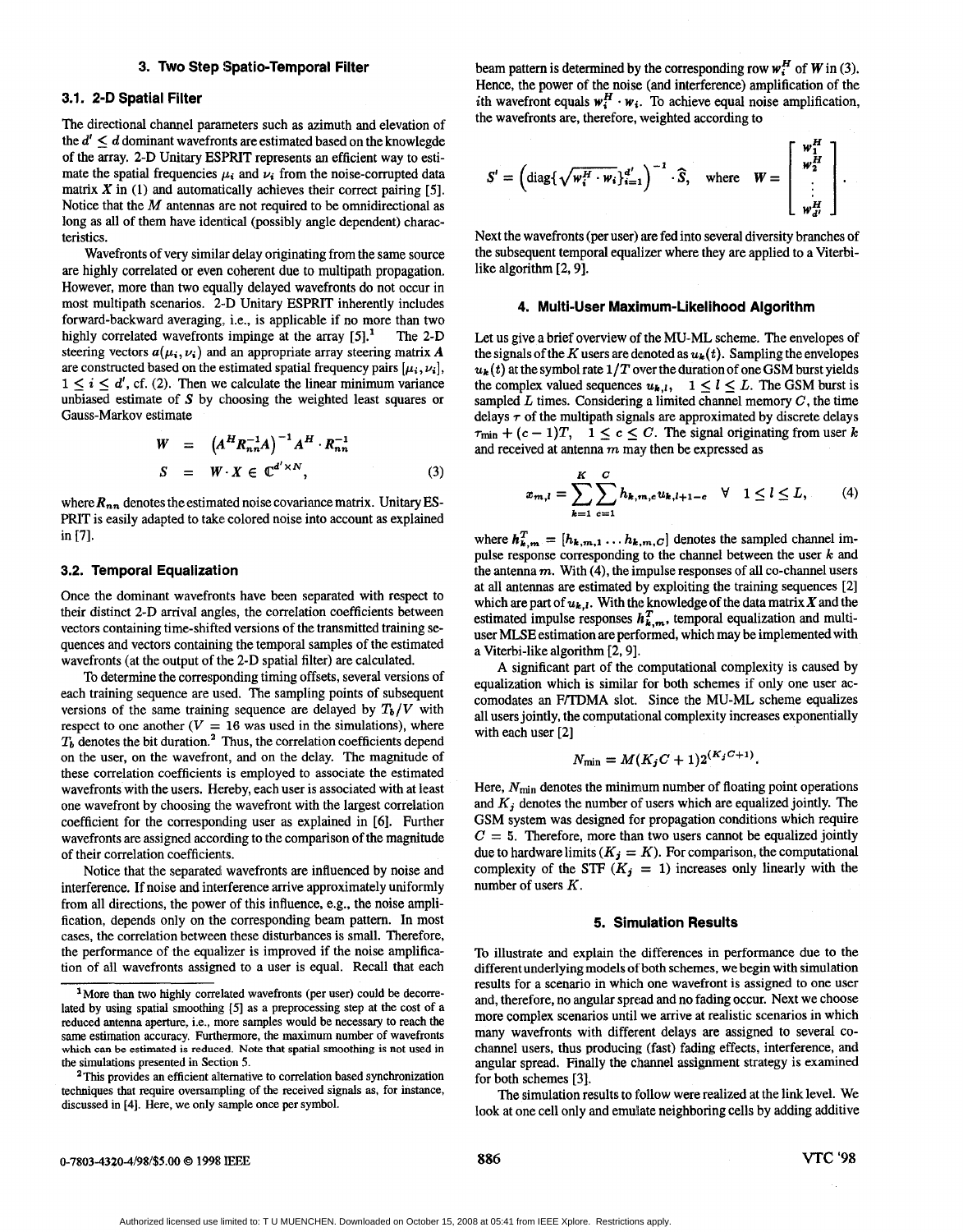white Gaussian noise.  $A \times 4$  URA was used in all scenarios if not stated otherwise. We have taken one snapshot per bit, yielding a total of 148 snapshots per burst. The other simulation parameters were chosen in accordance with the current GSM standard, e.g., GMSK modulated bursts of 148 bits including a midamble (training sequence) of **26** bits were transmitted. The total power of each user is normalized to one. The signal to noise ratio (SNR) is defined as the ratio between the total power of a user which equals one and the power of the additive white noise. Fast fading is generated for the angular spread scenario and the realistic scenarios below by multiplying the wavefronts of each burst with random phase shifts. These phase shifts differ for each simulated burst.

#### **5.1. Synthetic Scenarios**

The first scenario consists of a single wavefront which arrives at the URA with an azimuth and elevation of  $(15^{\circ}, -15^{\circ})$ , respectively. With only one antenna, the MU-ML scheme corresponds to the data detection scheme of a conventional GSM system. In Figure **2,** the (right) dashed curve denotes the **BER** as a function of the SNR without coding and interleaving averaged over 1000 trial runs. The maximum antenna gain is determined by

$$
G(M) = 10 \cdot \log_{10} M.
$$

With 16 antennas instead of one,  $G(16) = 12.04$  dB holds. This gain is obtained by the STF, cf. Figure **2.** The solid curve denotes the BER **as** a function of the SNR without coding and interleaving averaged over 1000 trial runs. The **DOAs** were estimated with samples from 8 bursts which corresponds to one **trial** run. Thus, the range is increased significantly which is of great advantage in rural areas. Now we extend the first scenario by adding two well separated users each characterized by one wavefront. The impinging wavefronts have arrival angles of  $(15^{\circ}, -15^{\circ})$ ,  $(45^{\circ}, 0^{\circ})$ , and  $(75^{\circ}, -15^{\circ})$ . The STF is able to separate all three wavefronts perfectly. The solid curve which denotes the BER as a function of the SNR is identical with the curve corresponding to the previous scenario with only one wavefront. The adjacent dashed curve denotes the **BERs** of the three wavefronts separated by the MU-ML scheme. The MU-ML scheme performs worse than the **STF** for the following reasons:

- **e** The STF reduces the influence of the noise to a higher degree since only the **DOAs** of interest are amplified.
- The STF uses all samples for parameter estimation and is not restricted to the training sequence which comprises only **16%**  of a GSM burst.
- $\bullet$  The training sequences themselves are not completely orthogonal.<sup>3</sup> well.

In realistic scenarios, each user is characterized by more than one wavefront due to scattering, diffraction, reflection, etc. Therefore, the influence of angular spread on both schemes is examined in the following scenario. Two-dimensional angular spread is generated by **DOAs** of 100 impinging wavefronts of equal power (of one user) which are spread uniformly over an azimuth and an elevation sector. $4$  The SNR equals **0 dB.** Again, the dominant **DOAs** were estimated with samples from **8** bursts. Note that the **STF** estimates **only** the **dominant**  wavefronts in a realistic scenario with a large number of wavefronts. The number of dominant wavefronts *d'* must be estimated from the available measurements. **A** variety of detection schemes has been proposed in the literature. The well-known minimum description length (MDL) criterion [ **14,** 151 overestimates especially for high signal to

4We define angular spread **as** the distance from the leftmost possible angle to the nghtmost possible angle **of** each sector.



Figure 2: With  $M = 4 \times 4$  antennas, the STF obtains an antenna gain of  $G(16) = 12.04$  dB.

noise ratios. Therefore, we chose a threshold criterion [11]. For a 2-D angular spread of 20°, for instance, the estimated number of dominant wavefronts varies between one and two. Figure 3 shows the BER as a function of the 2-D angular spread averaged over 100 trial runs. Due to the underlying model which assumes discrete DOAs, the STF handles small angular spread well. The MU-ML scheme, however, exploits the spatial diversity to a higher degree and copes better with a 2-D



Figure 3: Due to the underlying model, the STF handles small angular spreads

#### **5.2. Realistic Scenarios**

The next scenario is based on a three-dimensional topographical model of downtown Munich, where the height of the base station is 26 meters and the height of the transmitter at the mobiles is *2* meters, cf. Figure 4. In this urban environment, the propagation conditions at  $f_c = 1$  GHz are predicted via **3-D** ray tracing by taking into account wave interactions like diffraction and scattering over each propagation path [IO]. Ray tracing algorithms developed at the University of Karlsruhe yield the channel impulse response of each propagation path in terms of its attenuation, time delay, **2-D** launching angle (at the transmitter), and **2-D** arrival angle (at the receiver). The resulting coverage predictions are in a close agreement with measurements taken in the same urban area [I]. **The 3-D** plots in Figure *5* show the power of the impinging wavefronts as a function of the direction cosines in the *U-v* plane for users in three different positions, cf. Figure 4. Although the 2-D arrival angles occur in fairly large clusters, the principal portion of the received energy is concentrated in fairly small areas in the *U-v* plane.

**0-7803-4320-4/98/\$5.00** *0* **1998** IEEE **887 VTC '98** 

<sup>&</sup>lt;sup>3</sup> Whereas the autocorrelation properties of the training sequences are optimized for equalization in a conventional GSM system, the crosscorrelation properties become more important **for** separation. Therefore, we used modified training sequences in our simulations.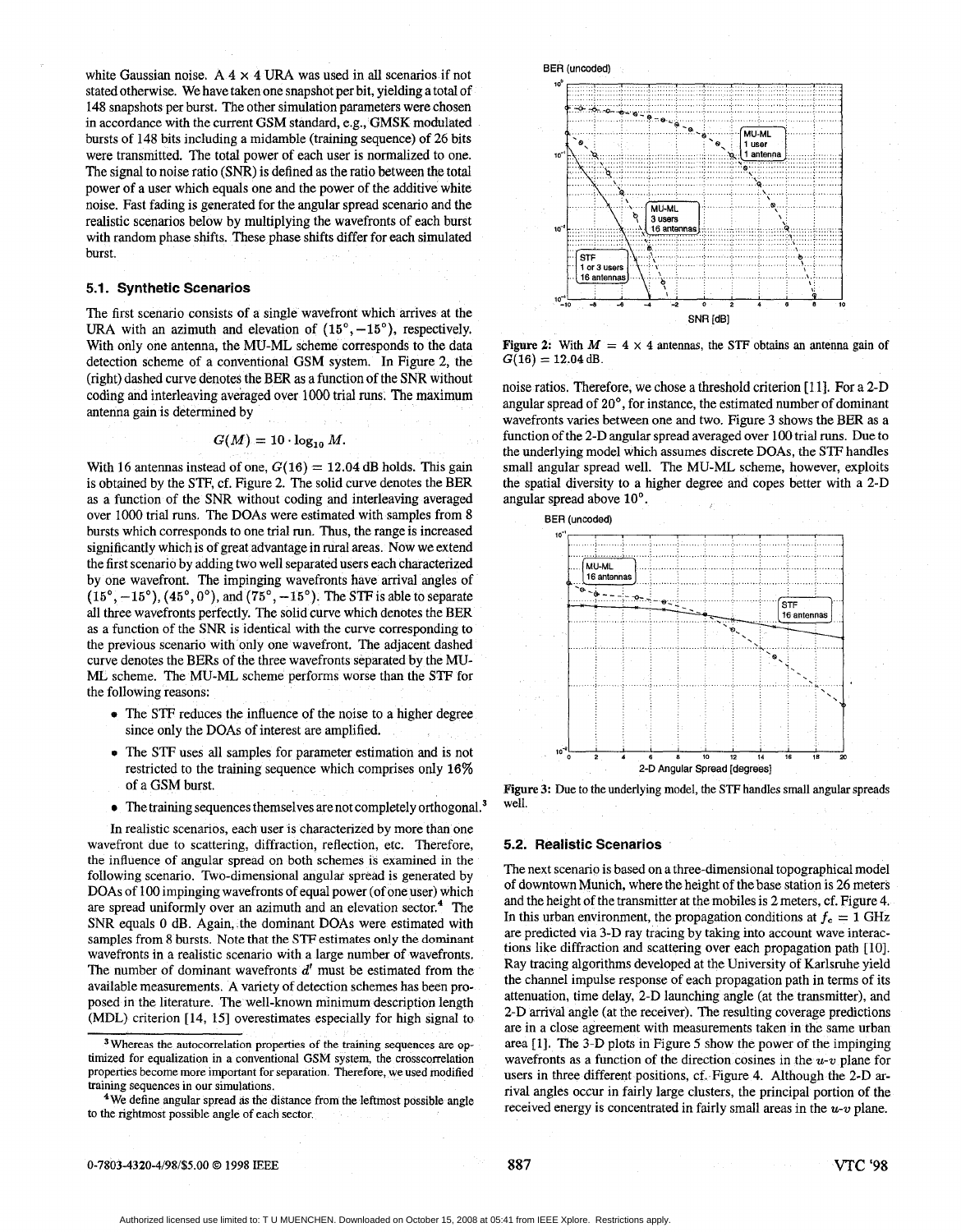

Figure **4:** Map of downtown Munich showing the location of the base station **(BS)** and of the three users.

Now we apply this scenario to both schemes. The **STF** estimated the dominant DOAs using samples from 32 bursts which corresponds to one trial run. The 2-D arrival angles (predicted via ray tracing) are assumed to be stationary over this interval. To mitigate the influence of (fast) fading, interference, etc., the signals were coded and interleaved. If the model order, e.g., the number of dominant wavefronts is increased, the number of samples used for parameter estimation must increase as well to maintain the same DOA estimation accuracy. This is not reflected properly by the threshold criterion [11]. A good performance was obtained by setting the model order to **4** which corresponds to the visual impression of the users plotted in Figure *5.5*  Figure 5 plots the BERs of the three users as a function of the SNR averaged over 300 trial runs for both schemes. For threeusers, the STF is computationally far less complex. Moreover, the **STF** also performs significantly better than the MU-ML scheme for low SNRs. Notice that the spatial filter in (3) generates beam patterns which put "zeros" in the  $d' - 1$  dominant DOAs of interferers and "ones" in the dominant DOA of interest. Since all users in realistic scenarios have an angular spread, cf. Figure 5, the spatial filter is not able to suppress interfering users completely. Accordingly, user 2 is limited more by interference than by noise for high SNRs, especially since this user fades strongly and the **STF** does not equalize jointly. The MU-ML scheme benefits from joint equalization and is, therefore, less sensitive to fading.

A DOA sensitive channel allocation scheme can assign spatially badly separable users to different channels as explained in [3]. With *K* users operating in the same F/TDMA channel, the beampatterns to separate the users  $k = 1... K$  from each other (on the downlink) must be produced by the weights  $w_1 \ldots w_K$ . The corresponding beamforming problem may be expressed as

$$
\begin{aligned}\n\text{minimize} \quad & \left\{ P = \sum_{k=1}^{K} w_k^H w_k \right\} \quad \text{(5)}\n\end{aligned}
$$

with the constraints for  $k = 1... K$  according to

$$
\frac{w_k^H C_k w_k}{\text{SINR}} = N_k + \sum_{\substack{l=1 \ l \neq k}}^K w_l^H C_k w_l, \quad \text{where} \quad C_k = \sum_{q=1}^{d_k} A_{kq}^2 a_{kq} a_{kq}^H.
$$

The medium term channel of each user  $k = 1...K$  can be efficiently described by means of the  $M \times M$  spatial covariance matrix  $C_k$ . Moreover,  $d_k$  denotes the number of wavefronts of user k, and  $A_{kq}$ and  $a_{kq}$  are the amplitude and the steering vector of user  $k$  and wavefront  $q = 1 \dots d_q$ , respectively. The power of K users which is required to achieve a fixed SINR is denoted by  $P_{\text{min}}$  in case of K users broadcasting in  $K$  different F/TDMA channels and is denoted by  $P$ in case of  $\overline{K}$  users broadcasting in one F/TDMA channel. The ratio  $P/P_{\text{min}}$  may then be used as a measure for spatial separability.

In the next simulation two positions, e.g., their propagation data generated by the raytracing model, are selected randomly. We chose SINR = 20 dB to take into account fast fading. If  $P/P_{\text{min}} < 0.1$  dB holds, both data detection schemes are applied. The STF estimates the dominant DOAs using samples from 32 bursts. The BERs plotted over the *SNR* in Figure 6 are averaged over 300 scenarios and over both users. Notice that the parameters chosen for the channel selection scheme avoid scenarios in which incorrect detection is caused by interference  $(P/P_{min} < 0.1$  dB) in combination with fast fading  $(SINR = 20$  dB). Hence, the performance of both data detection schemes is similar, cf. Figure 6.



Figure *6:* The dashed and the solid line denote the **BER** averaged over **300**  scenarios and over two users for the **STF** and the MU-ML scheme, respectively.

## **6. Coricluding Remarks**

Clearly, the use of an adaptive antenna array at the base station achieves a significant improvement of the BER over a wide range of SNRs. Thereby, the received interference is reduced and the range of a base station is increased significantly.

The main advantage of the **STF** is that the computational complexity increases only linearly with each user and not exponentially due to joint equalization. **To** avoid the computational complexity of the MU-ML scheme and to handle degradation due to interference and fading, the STF could (iteratively) subtract the user received best (according to the correlation coefficients) from the remaining users. Moreover, the beamforming algorithm should take into account angular spread. This would also ease the requirements on DOA accuracy and, therefore, **on** the model order estimation algorithm. A further increase in performance may be obtained by exchanging the Viterbilike algorithm used for equalization by a SOVA (Soft Output Viterbi Algorithm) equalizer **[8].** 

# **0-7803-4320-4/98/\$5.00** *0* **1998 IEEE 888 VTC** *'98*

 $5$ In general, the number of samples is limited by the instationarity of users and interferers which may lead to an interesting tradeoff. If the model order increases, spatid diversity may be exploited to a **higher** degree **at the cost of**  reduced accuracy. Reduced accuracy translates into separated wavefronts with more noise and higher interferience.